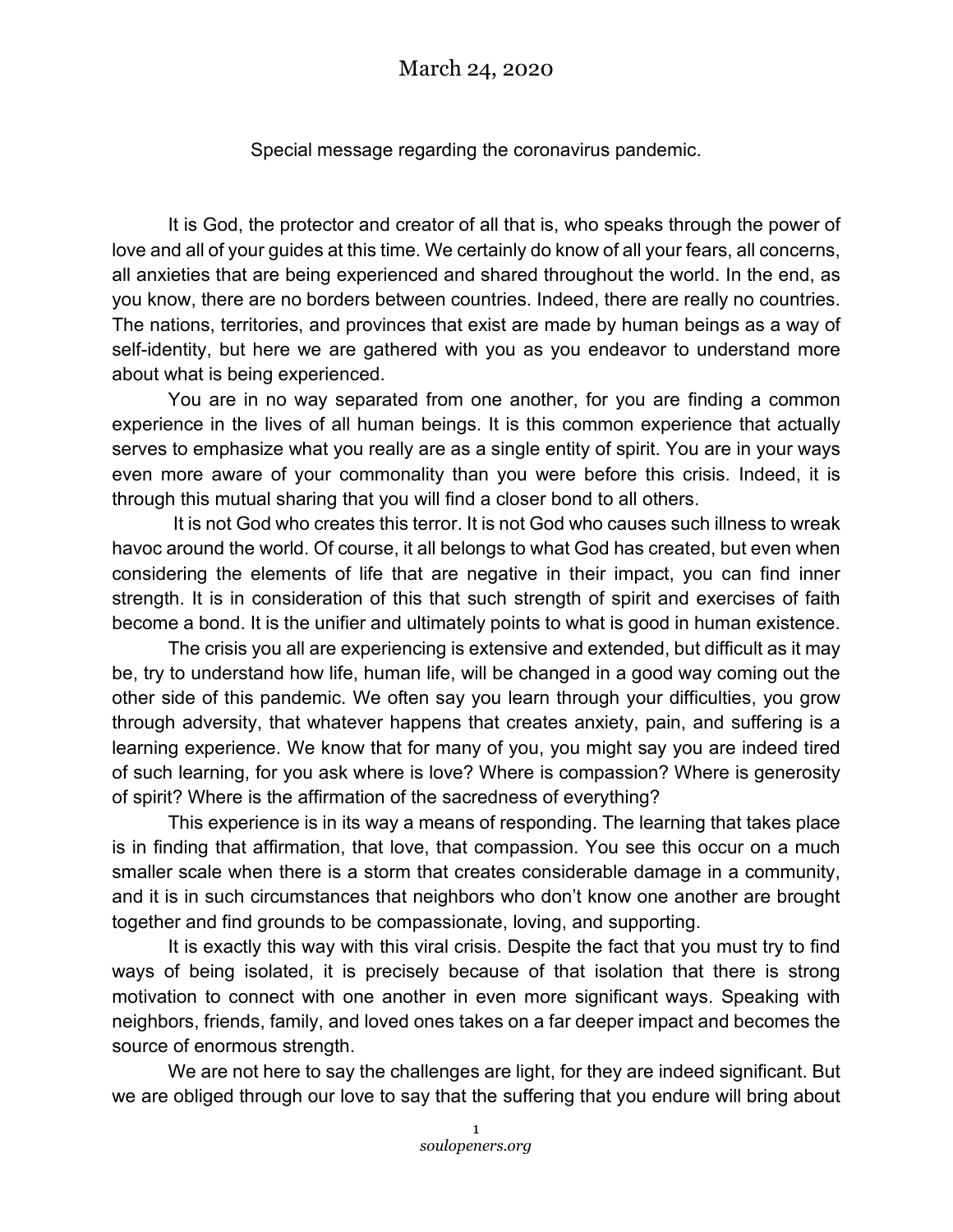the best that belongs to each of you. Yes, it is an opportunity for growth despite the challenges, but that growth is not merely personal growth, a growth of self, even a growth of your own spirit. It is growth in the recognition of community, the recognition that you are all part of the network of support and love that all need.

There are those who are reckless, those who are careless with the current reality. There are those who deny its existence, but all human beings will find the grace of having an opportunity to reflect, to evaluate what is essential in life. It is in such reflection and evaluation that true growth takes place, not just because of that reflection but because of how you exercise the knowledge and understanding that you gather.

Yes, this is a time to be separate, of course, but most importantly it is a time to connect. It is a time to show you care, that you are concerned for others, and that you are reaching out in ways that you can to provide prayerful support. You are being supported by those whose responsibilities are directed specifically to such support. That is their duty, but you are also supported by God as you reach beyond yourselves and exercise the expression of nonjudgmental love.

This crisis is not about the self. It is not about the *I*. It is about the *we*. It is about identifying the greater community, the community of humankind independent of borders, the geographic, philosophic, and political borders that so often run the day and feel to be fully normal.

You pray for a kind of peace inside. That peace evolves in direct proportion to the dissolution of absolute fear. The sense of peace never thrives within the garden of fear. Peace only grows when the soil supports, enriches, and affirms the value of all.

You worry also about your own survival. You will survive, but all of you will be changed. We don't speak specifically of a physical change. We speak of a change in spirit, a change in the perceptions of love, a change in the perceptions of community. Survival is growth; it is not termination. The spirit grows and continues to grow. There is no real death, as you know. There is an exchange of energies. That exchange is a form of growth. The energy of spirit is transformed regardless of whether that spirit exists in physical or beyond the physical realm. You will all continue to grow, to find strength, and to be strengthened through the love and support of others.

You are given human life for a purpose, and that purpose is not self-preservation but rather to enforce the presence of spirit. Human life is part of the journey, but it is not the entire journey. Yes, there will be loss, there will be sadness, but that loss and sadness serves to strengthen you, and it also serves to strengthen the souls of others. As you experience loss, you will be supported. You will be given love. You will be offered strength. That support, love, and strength will serve to increase your capacity to be loving.

Human beings are surrounded by pride, but it is at times like this that you learn the reality that the pride you wish to preserve is a wall that separates you from all that is. As you experience the support of love and presence through prayer of others, the reality of